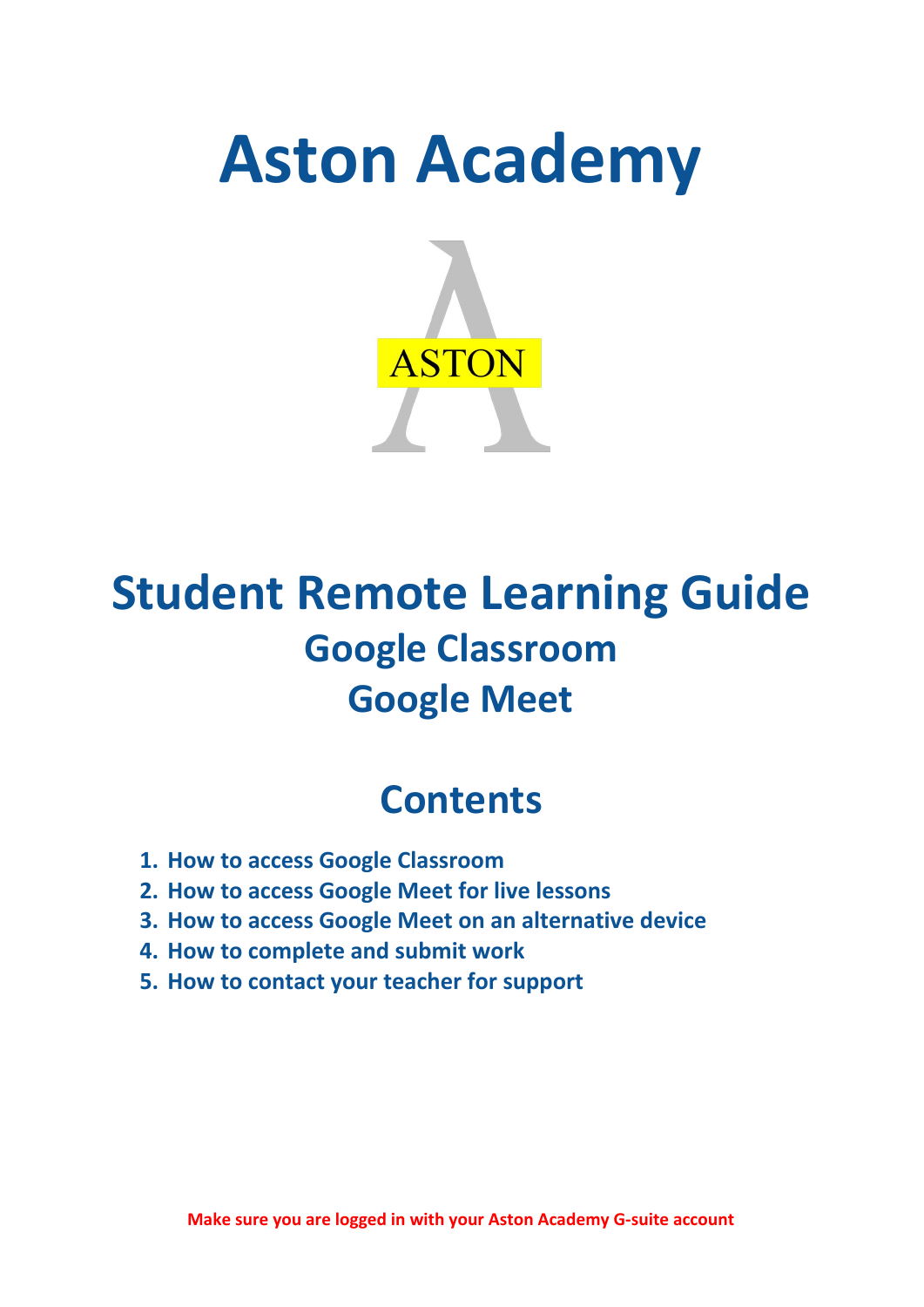### **1.How to access Google Classroom**

#### **Step 1**

Download the 'Google Classroom' app for [iOS](https://apps.apple.com/gb/app/google-classroom/id924620788) or [Android](https://play.google.com/store/apps/details?id=com.google.android.apps.classroom&hl=en_GB) or go to [classroom.google.com](http://classroom.google.com/) on a PC or Mac.

#### **Step 2**

Log in to Google Classroom using your Aston Academy G-Suite login details.

Email: [yourschoollogin@aston.academy](mailto:yourschoollogin@aston.academy) (e.g. 14jbloggs@aston.academy) Password: usualpassword

If you have forgotten your password complete this [form](https://forms.gle/B5tDay8nyGTp895AA) or using the following QR code:



Your password will be reset to **Password123. This may take 24 hours (excluding weekends).**

#### **Important**

**If you cannot access Google Classroom or Google Meet you may be logged in with your personal Google Account and not your Aston Academy G-Suite account.**

**Check which account you are logged in with by pressing the letter in the circle with the letter at the top right corner of. You must be logged in with your Aston Academy G-Suite account.**

| ∷ |
|---|
|---|

Classwork

Stream

#### **Step 3**

Open Google Classroom at the start of your timetabled lesson and choose the timetabled class. Classes can be identified by the code, for example **Sc** is science. Most classes have the name of your class teacher(s).

Some lessons will be 'live lessons' on Google Meet. If a Google Meet link does not appear in the stream by the start of your timetabled lesson then complete the work on Google

'Classwork' tab. Complete work as instructed for that lesson. If you cannot complete the work on a computer or laptop (e.g. if you are using a phone) then complete work on paper.

**Work may appear on your 'to do' list for some subjects but is better to check the stream or Classwork tab for the timetabled lesson. This ensures you complete work according to your timetabled and allows you to ask your teacher questions if required.**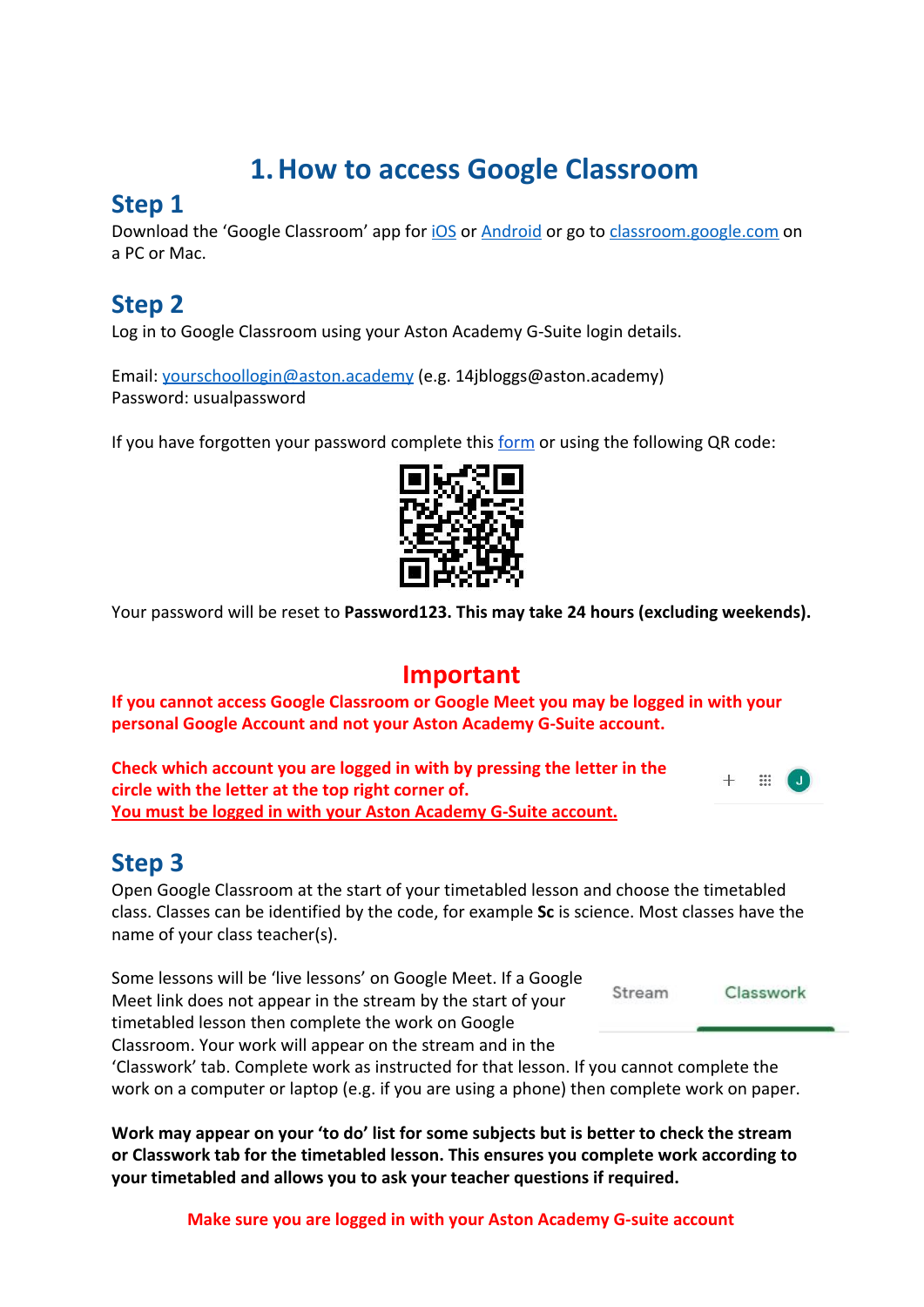### **2.How to access Google Meet for live lessons**

#### **Step 1**

Download the Google Meet app (on smartphones or tablets) and login using your Aston Academy G-Suite login details. If accessed on a computer the shared link should automatically log you in. If you are using an alternative device login using your Aston Academy G-Suite login details.



Google Meet 4+ Secure video meetings Google LLC #3 in Business \*\*\*\*\* 4.5 . 54.1K Ratings Free

#### **Step 2**

At the start of your timetabled lesson access class on Google Classroom. If there is a live lesson running a link will appear in the stream. Press this link to take you to Google Meet. If you are using a different device (phone, tablet, games console, smart tv etc) you will need to login to Google Meet and enter the code which is a sequence of 10 letters (for example see red text) **e.g. https://meet.google.com/vax-rdzu-qaa?authuser=0**

#### **Make sure you are logged in with your Aston Academy G-suite account**

## **3.Accessing Google Meet / Google Classroom on alternative devices**

PCs, Macs, laptops, tablets and smartphones can be used to access both Google Classroom and Google Meet and these are the best devices to use where possible.

There may be alternative ways to gain limited access to Google Classroom or Google Meet if you have compatible devices in your home such as some smart TVs and games consoles. Please see these links for further information (please note these access external web pages or videos):

#### 1. Turn on PS4

- 2. Use your controller to scroll to the far right of the bar with games to Library
- 3. Select Library application
- 4. Within the library use the
- search bar to type in Internet
- 5. Select the Internet Browser app
- 6. Start Internet Browser and press the triangle button on the controller to search
- 7. Once on the internet, type in the search box Google Classroom and select the first link that comes up:

Classroom: manage teaching and learning Google for Education - link below' https://edu.google.com/product s/classroom

8. Select Go to Classroom. Then log in using student email and password.



- 1. Go to Home Menu
- 2. Select My Games and Apps
- 3. Scroll down to Apps
- 4. Go to Microsoft Edge application
- 5. Type in a search for Google Classroom
- 6. Select Go to Classroom
- 7. You will need to log in using your student email address and password.

 $DIC$ 

Chromecast Google Meet: [support.google.com/meet/answer/10023891?hl=en-GB](https://support.google.com/meet/answer/10023891?hl=en-GB) Mirroring device onto Smart TV: <https://www.youtube.com/watch?v=thPaxabvMzw> Google Classroom on Xbox <https://www.youtube.com/watch?v=3cFDgnACvCU> Google Classsroom on Playstation 4:<https://www.youtube.com/watch?v=YOM4OZYsTR0>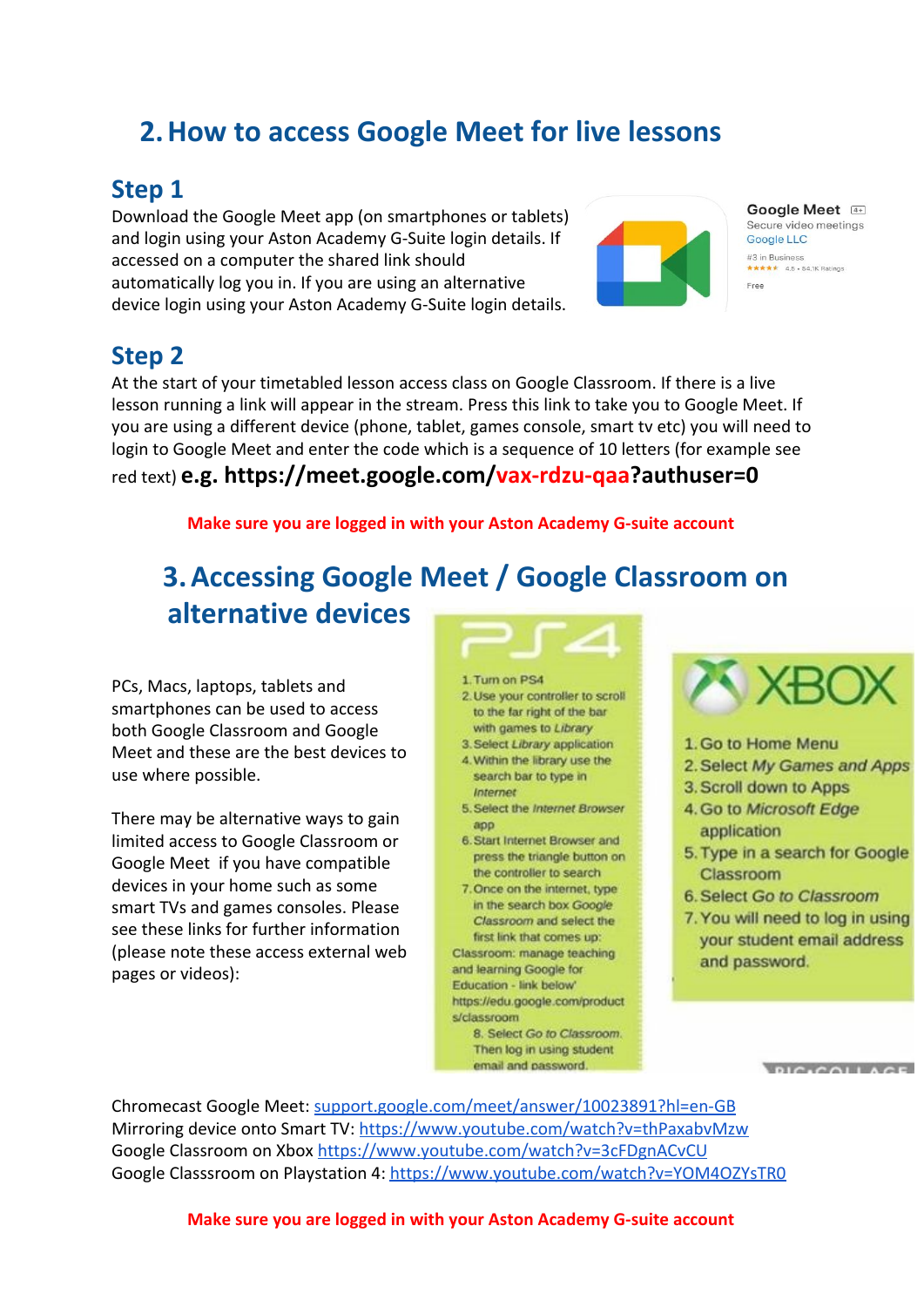#### **4. How to complete and submit work**

#### **Make sure you are logged in with your Aston Academy G-suite account**

- 1) Open your class page (e.g. 8DHi1) it should look like this
- 2) Click on the "Classwork" tab at the top

| Test class 2021<br>$=$      |                                                                                  | Classwork<br>Stream | People    |                      |                                |
|-----------------------------|----------------------------------------------------------------------------------|---------------------|-----------|----------------------|--------------------------------|
|                             | Test class 2021                                                                  |                     |           |                      |                                |
| Test class 2021<br>$\equiv$ | 3) Click on the assignment to open it (it has a picture like in the grey circle) | Stream              | Classwork | People               |                                |
|                             | 回<br>View your work                                                              |                     |           | m<br>Google Calendar | <b>Class Drive folder</b><br>n |
| All topics                  | <b>Classwork for Home Learning</b>                                               |                     |           |                      |                                |
|                             |                                                                                  |                     |           |                      |                                |

| Geography work 5th Jan<br>GI                                                                                                                                                                                              | Due Jan 12, 6:00 PM |
|---------------------------------------------------------------------------------------------------------------------------------------------------------------------------------------------------------------------------|---------------------|
| Posted 5:15 PM                                                                                                                                                                                                            | Turned in           |
| We are starting revision on The Challenge of Natural Hazards.                                                                                                                                                             |                     |
| Use the relevant pages of your revision guide (it'll be the very first few pages after the contents) to complete the extract<br>from the workbook that is attached. You can type your answers directly onto the workbook. |                     |
| The complete revision quide was uploaded to Google Classroom just before Christmas, and some of you have also<br>received a paper copy.                                                                                   |                     |
| As always, please let me know if you have any questions!                                                                                                                                                                  |                     |
| Jade Guest - Y11 Tecton                                                                                                                                                                                                   |                     |
| View assignment                                                                                                                                                                                                           |                     |

4) Click "View assignment" to open it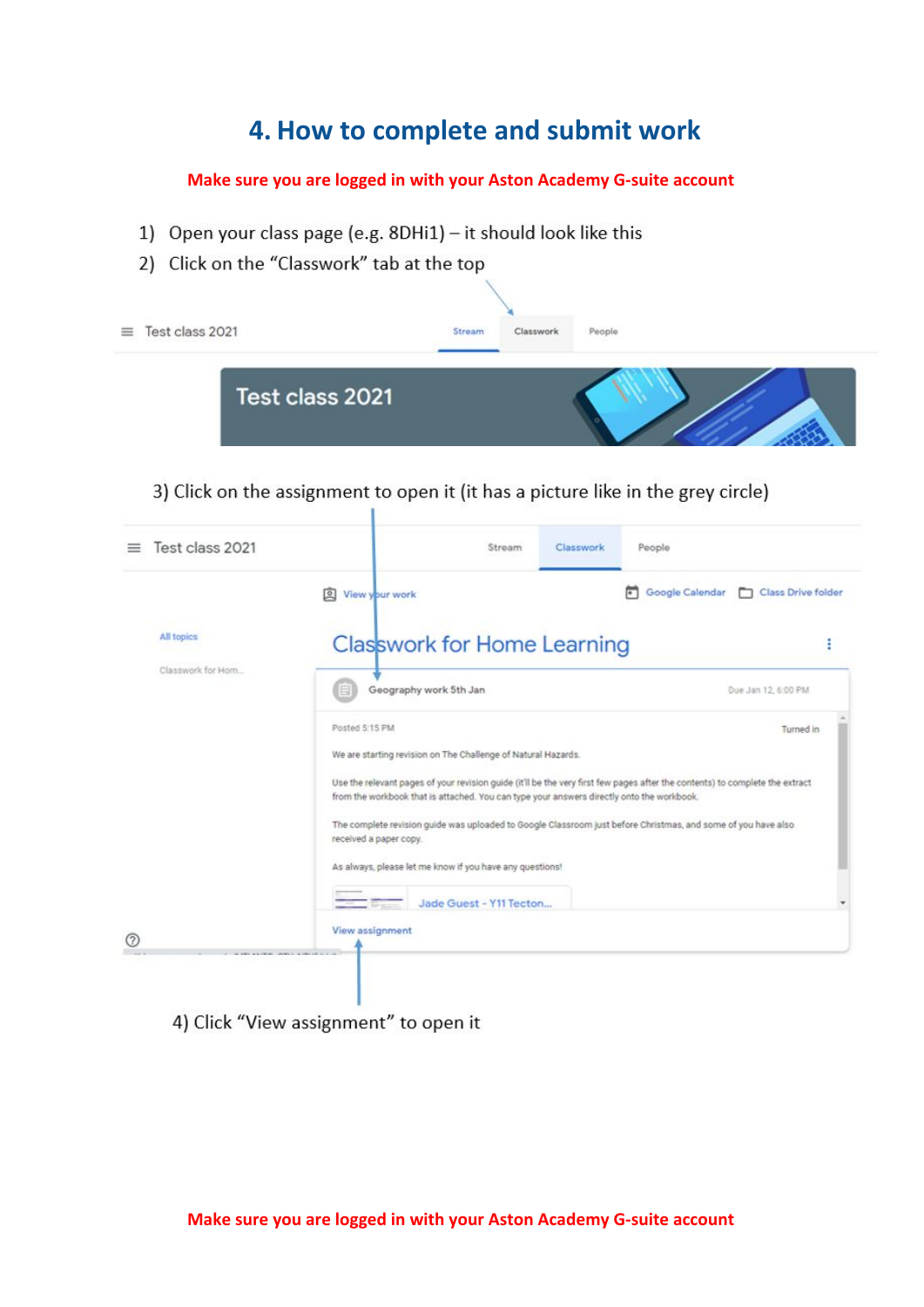5) The document that you need to edit will be in the box called "your work".

Click on the document to open it with Google Slides or Google Docs

| 目 | Geography work 5th Jan<br>Kathryn Allcock · 5:15 PM                                                                                                                                                                       | Your work<br>Assigned                           |
|---|---------------------------------------------------------------------------------------------------------------------------------------------------------------------------------------------------------------------------|-------------------------------------------------|
|   | Due Jan 12, 6:00 PM                                                                                                                                                                                                       | Jade Guest - Y11 T<br>$\times$<br>Google Slides |
|   | We are starting revision on The Challenge of Natural Hazards.                                                                                                                                                             |                                                 |
|   | Use the relevant pages of your revision guide (it'll be the very first few pages after the contents) to complete the<br>extract from the workbook that is attached. You can type your answers directly onto the workbook. | + Add or create<br><b>Turn in</b>               |
|   | The complete revision guide was uploaded to Google Classroom just before Christmas, and some of you have also<br>received a paper copy.                                                                                   |                                                 |
|   | As always, please let me know if you have any questions!                                                                                                                                                                  | Private comments                                |
|   | Class comments                                                                                                                                                                                                            | Add private comment.<br>$\triangleright$        |
|   | $\triangleright$<br>Add class comment                                                                                                                                                                                     |                                                 |

6) Google Slides or Google Doc should then open -Google Slides looks like this

7) Click the box that you want to type in, just like you would on normal PowerPoint (the border will change to blue like this)

8) It saves automatically, so close the window when you have completed all of your work

| E                                            | Jade Guest - Y11 Tectonics revision 04.01.21 $\;$ $\uparrow$ (El C) Saving | File Edit View Insert Format Slide Arrange Tools Add-ons Help Lasteditwas.seconds.ago                                  |                                                                                                                                                                                          |                                                                                   |                               | $\Box$ | Present | Share |  |
|----------------------------------------------|----------------------------------------------------------------------------|------------------------------------------------------------------------------------------------------------------------|------------------------------------------------------------------------------------------------------------------------------------------------------------------------------------------|-----------------------------------------------------------------------------------|-------------------------------|--------|---------|-------|--|
| --<br>---                                    | <b>いつら P Q - k 団 Q - Q ヽ - A / 三 三 Gilbri</b>                              | <u> ALLE STATISTICI IN ALLE ANNI DISTINGUI IN ANNI DISTINGUI IN ANNI DISTINGUI IN ANNI DISTINGUI IN ANNI DISTINGUI</u> | $- 14 + B I U A$                                                                                                                                                                         |                                                                                   | ♪ ∞ 円 三 - 1 : 旧 - 三 - 三 - 三 - |        |         |       |  |
| <b>CONTRACT</b><br><b>ATMOSFIELD</b><br>11 7 | Click the "T"<br>symbol if<br>you want to<br>add your                      | THEORY<br>How it works<br>CONVECTION<br><b>CURRENTS</b>                                                                | The Earth's crust (innosohere) is broken up into a number of smaller sections called plates. The plates float on the<br>mantle, and are always moving due to the process below.          | <b>DIAGRAM</b><br><b>AutoBurne</b>                                                | addution                      |        |         |       |  |
| <b>STEWART</b>                               | own text box                                                               | <b>Destructive margin</b>                                                                                              | QL. Why is the oceanic crust being forced (subducted) under the continental crust?<br>The oceanic crust is being subducted because it is denser (heavier) than the<br>continental crust. | 02, What is the magnetike at this margin and what type of volcano does it create? |                               |        |         |       |  |

9) Once all of your work is completed, click the blue "Turn in" button, so that your teacher knows that you have completed it.

10) A box will appear asking you to turn in or cancel: click "Turn in" again. Your work has now been submitted.

| My Drive - Google<br>H Apps<br>Test class 2021<br>$\equiv$ |                                                                                                                                                                                                                                                                                            |                                                                            |
|------------------------------------------------------------|--------------------------------------------------------------------------------------------------------------------------------------------------------------------------------------------------------------------------------------------------------------------------------------------|----------------------------------------------------------------------------|
| E                                                          | Geography work 5th Jan<br>÷<br>Kathryn Allcock · 5:15 PM                                                                                                                                                                                                                                   | Your work<br>Assigned                                                      |
|                                                            | Due Jan 12, 6:00 PM                                                                                                                                                                                                                                                                        | Jade Guest - Y11T.<br>$= -$<br>$\times$<br><b>Remarks</b><br>Google Slides |
|                                                            | We are starting revision on The Challenge of Natural Hazards.<br>Use the relevant pages of your revision guide (it'll be the very first few pages after the contents) to complete the<br>extract from the workbook that is attached. You can type your answers directly onto the workbook. | + Add or create<br><b>Turn in</b>                                          |
|                                                            | The complete revision guide was uploaded to Google Classroom just before Christmas, and some of you have also                                                                                                                                                                              |                                                                            |